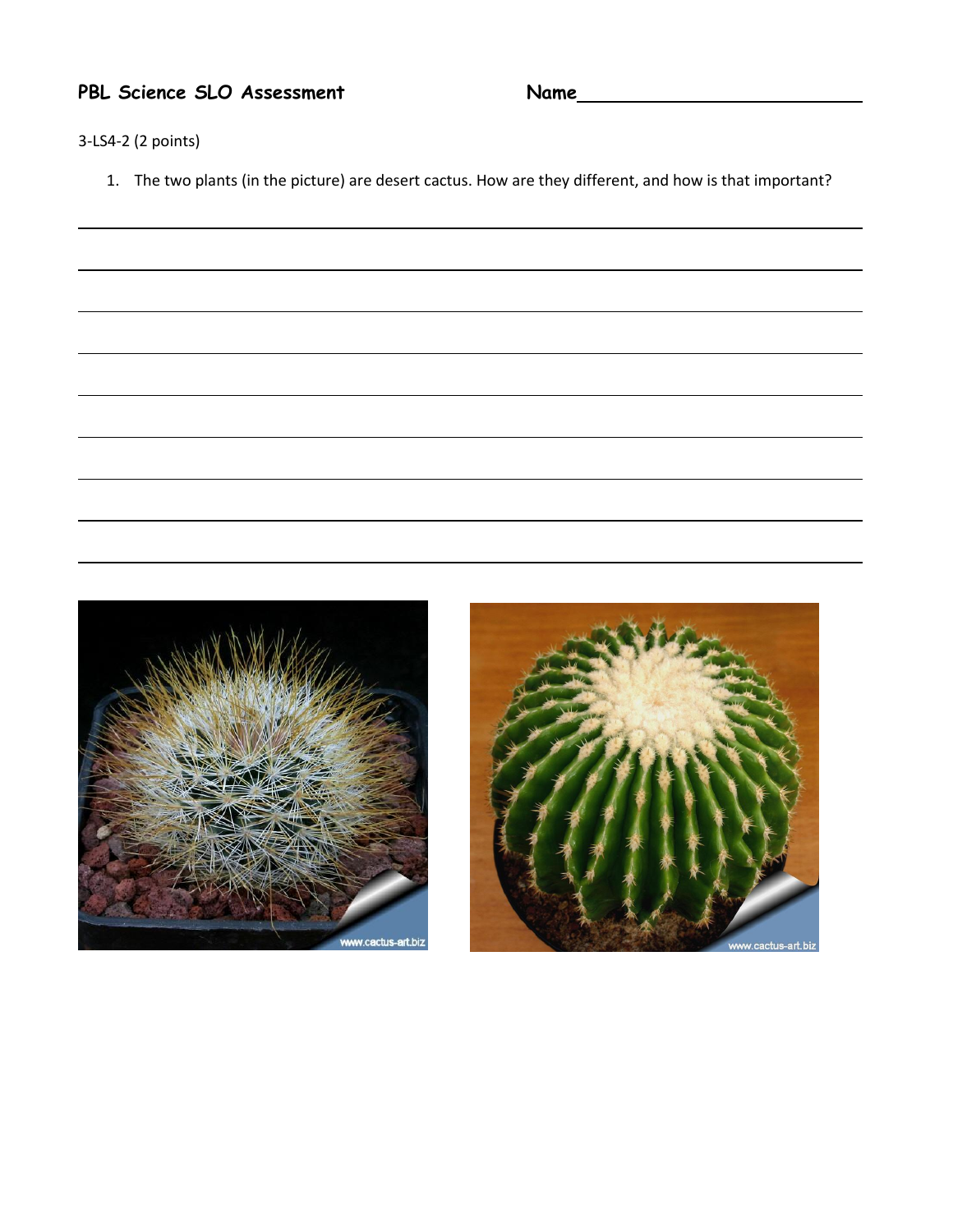#### 3-LS4-2

2. Two rabbits are shown below. Which rabbit has a better advantage for living in the snowy arctic? Why? (Include the ideas of survival and reproducing in your argument). (2 points)



A. Brown rabbit **B. White rabbit** B. White rabbit

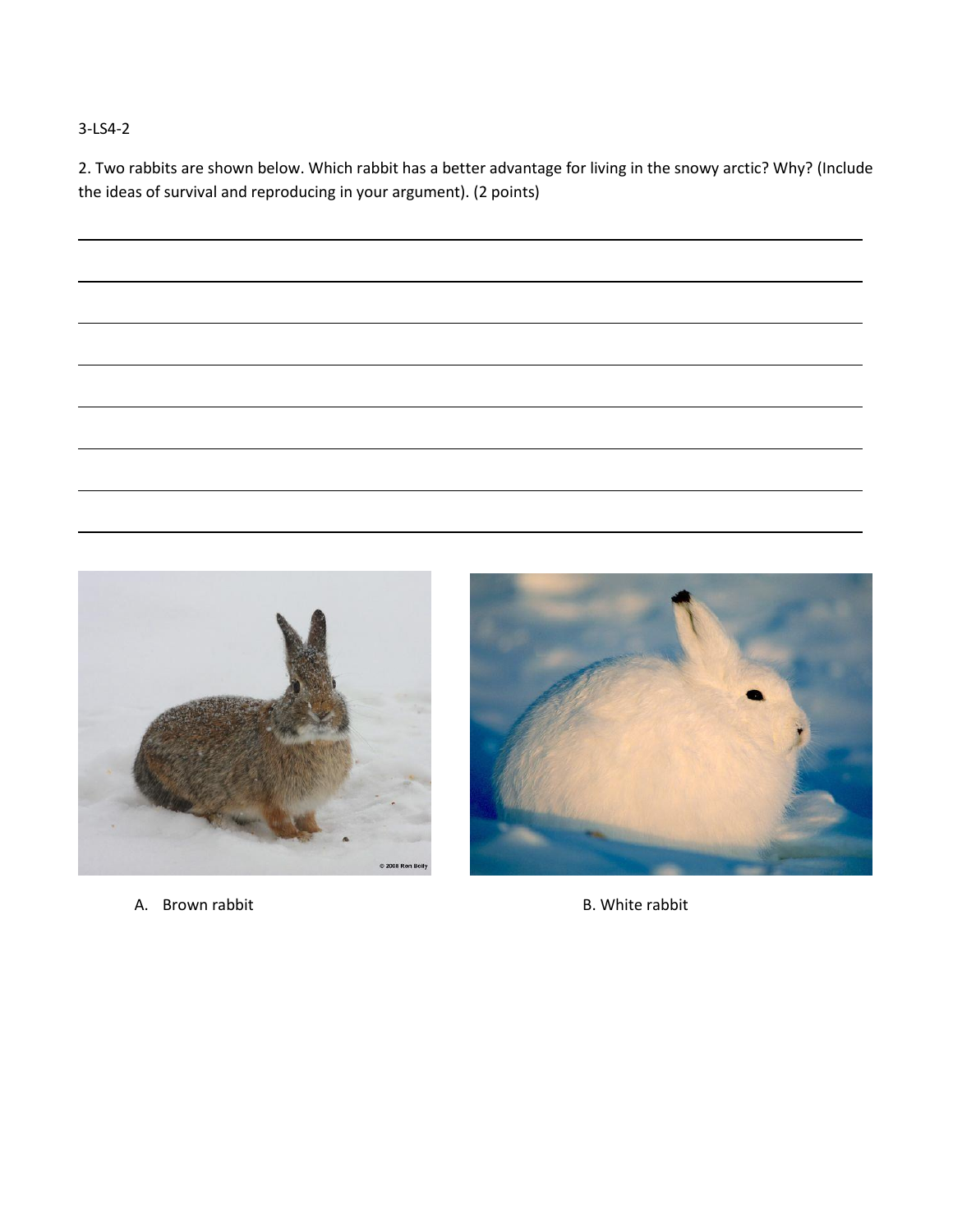#### 3-LS4-3

3. Look at the picture of the desert habitat. Explain how well each animal might survive in the desert habitat. Well? Less well? Not at all? Explain your answer. (6 points)



Desert Habitat



| Rattlesnake. |  |
|--------------|--|
|              |  |
|              |  |
|              |  |
|              |  |
|              |  |



| Alligator. |  |  |  |
|------------|--|--|--|
|            |  |  |  |
|            |  |  |  |
|            |  |  |  |
|            |  |  |  |
|            |  |  |  |



| Deer. |  |  |  |
|-------|--|--|--|
|       |  |  |  |
|       |  |  |  |
|       |  |  |  |
|       |  |  |  |
|       |  |  |  |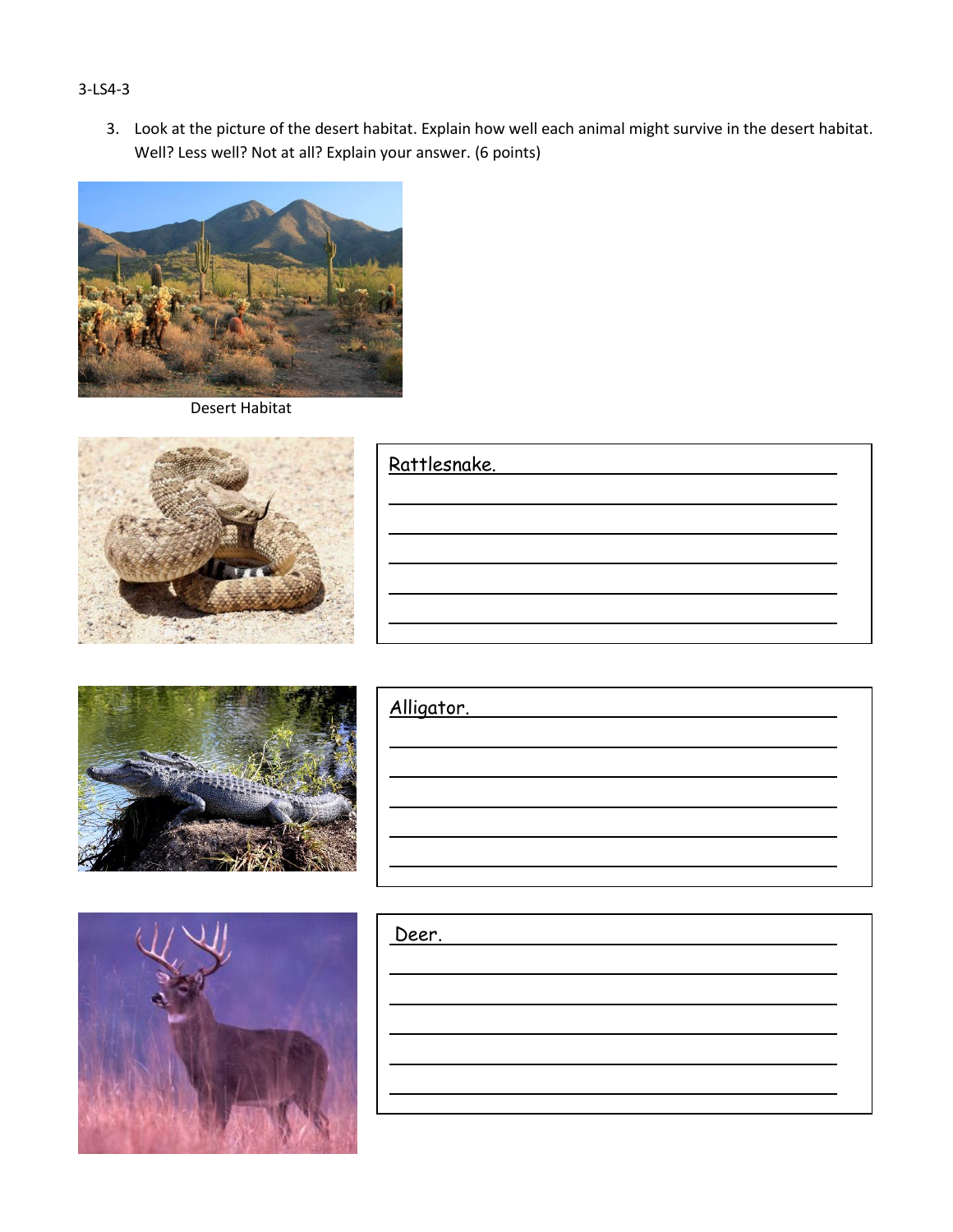4. The Jones family lives in the desert. Since there is little water, they don't want a grass yard. At the garden store, they find 3 plants to choose from. Explain how well each plant might survive in the desert. Well? Less well? Not at all? Explain your answer. (6 points)



Cactus



Fern



Pine Tree.

Pine Tree

| Fern. |  |
|-------|--|
|       |  |
|       |  |
|       |  |
|       |  |
|       |  |
|       |  |
|       |  |
|       |  |

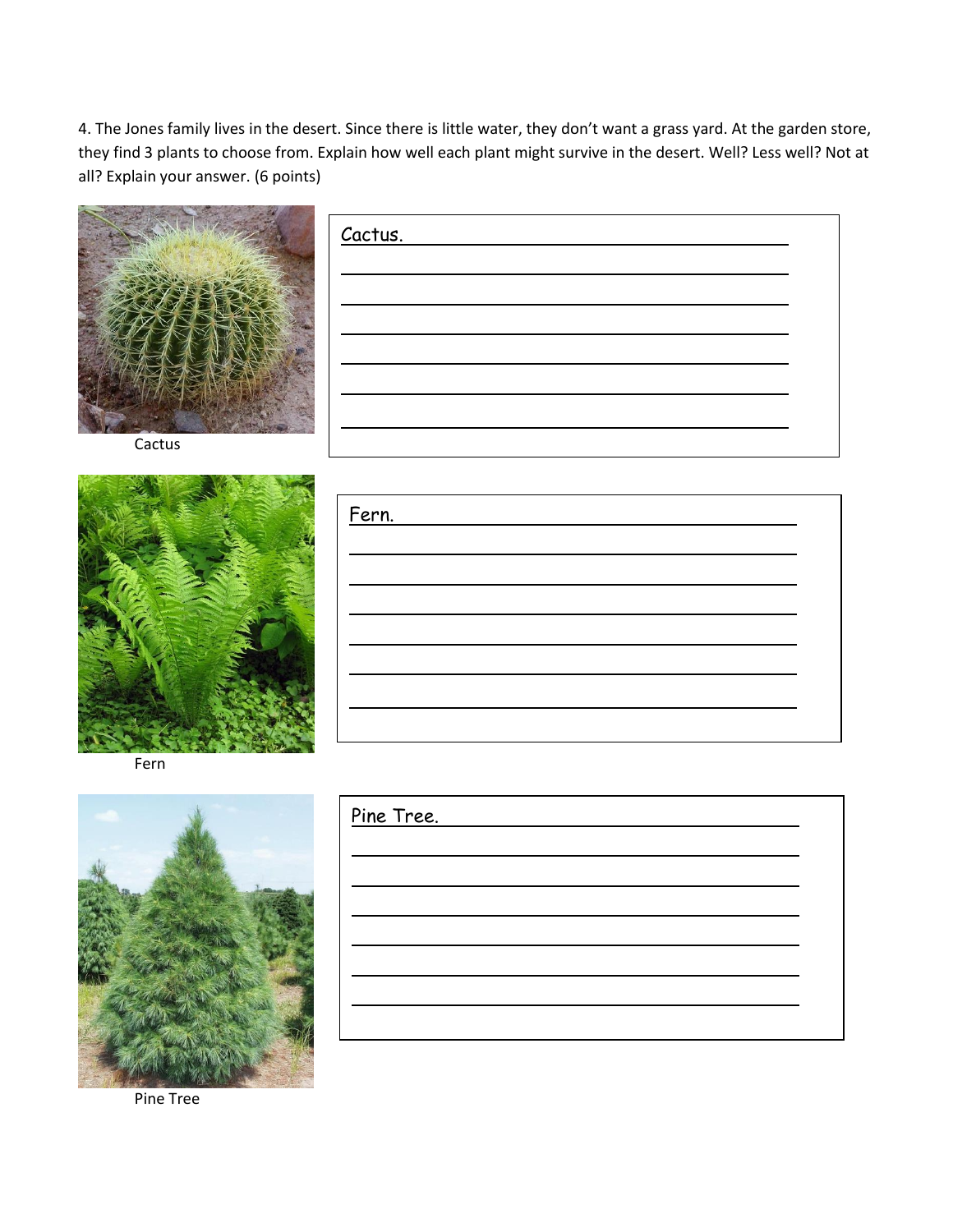## **PBL Science SLO Assessment**

#### 3-LS4-2

- 1. The two plants are desert cactus. How are they different, and how is that important? (2 points) 1 point Possible answers (difference): viable visible difference. 1 point Possible answers (importance): clarifying statement explaining how that difference is important to the plant's survival.
- 2. Two rabbits are shown below. Which rabbit has a better advantage for living in the snowy arctic? Why? Include the ideas of survival and reproducing in your argument. (2 points) 1 point (which rabbit) B. White rabbit. 1 point (why) Rabbit's white color is camouflage in the white, snowy environment and will help it survive to reproduce.

3-LS4-3

- 3. Predict the survival chances of the 3 groups of animals (shown). Explain your choices.
	- a. (2 points) Well. Lives in desert.
	- b. (2 points) Not at all. Needs water habitat.
	- c. (2 points) Less well. Sometimes lives in desert-like habitat.
- 4. The Jones family lives in the desert. Since there is little water, they don't want a grass yard. At the garden store, they find 3 plants to choose from. Explain how well each plant might survive in the desert. Well? Less well? Not at all? Explain your answer.
	- a. (2 points) Well. Is a desert plant.
	- b. (2 points) Not at all. Needs wet habitat.
	- c. (2 points) Less well. Can survive in a dry habitat.

Total points: 16

# 2016-2017 3rd Grade PBL/SLO Assessment 8-Point Scale

### NGSS 3-LS4-2, 3-LS4-3

#### 23 points possible

| Level | Level '      | Level 3 | Level 4 | Level 5         | Level 6   | Level | ' Level δ |
|-------|--------------|---------|---------|-----------------|-----------|-------|-----------|
| $0-z$ | ↑−<br>ັ<br>ັ | $0 - 8$ | $Q_{-}$ | <u> 7 – I Д</u> | $15 - 17$ | 18-20 | -21-23    |